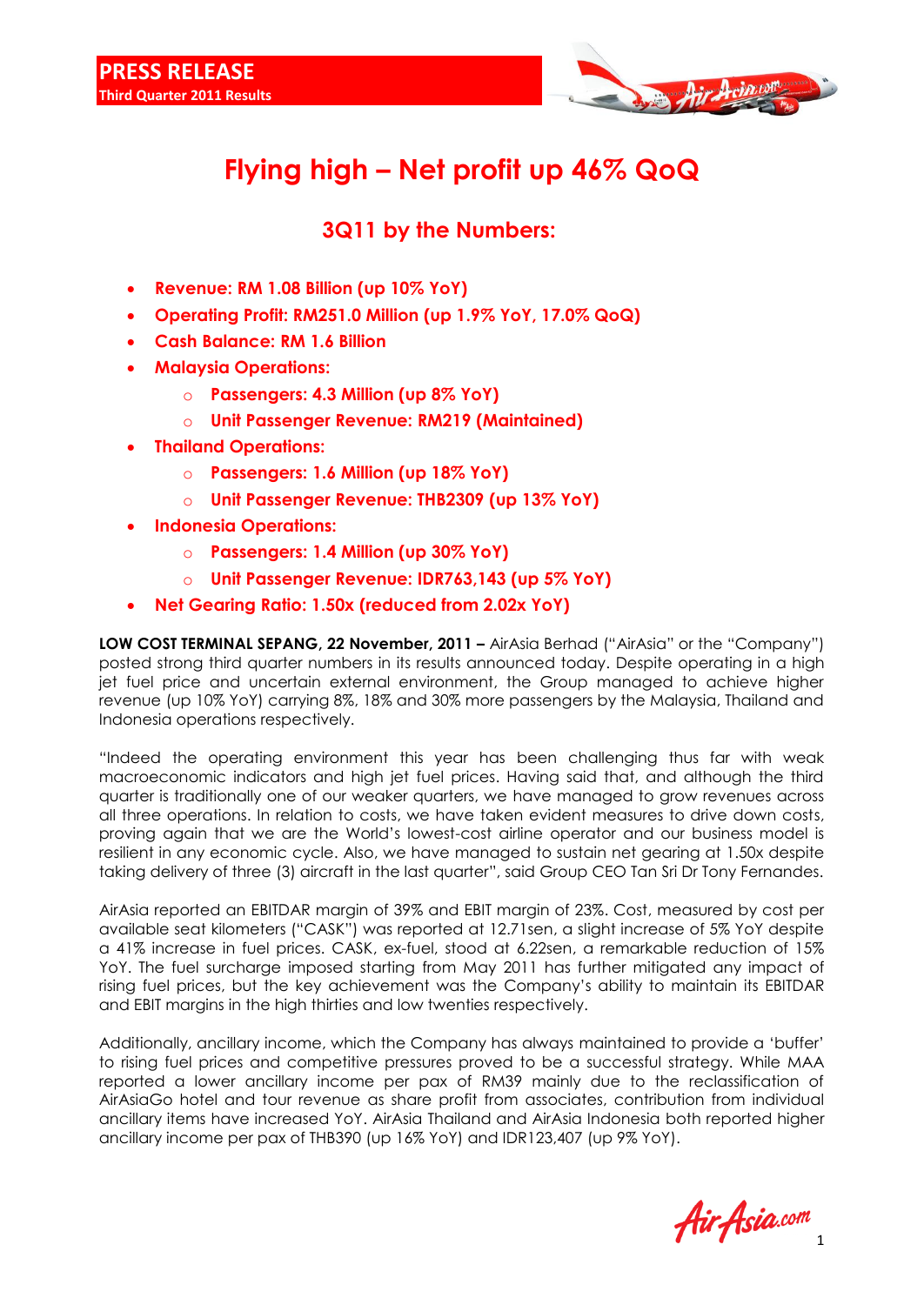

Fernandes said, "Monetising our ancillary investment, which has always been one of our key strategies to allow the Company to focus on our core competencies, have been fruitful. The Asian Aviation Centre of Excellence (our JV with CAE) recorded a net profit of RM6.2m and AAE Travel (our JV with Expedia) recorded a net profit of RM14.0m in their first quarter". Both JVs were launched in July 2011.

On the associates, AirAsia Thailand posted revenue of THB 3,719 million, recording a growth of 33% YoY. Operating profit was reported at THB195 million, down 48% YoY caused by a 70% YoY increase in fuel expenses.

As for AirAsia Indonesia, it posted a 37% rise in revenue of IDR 1.07 trillion, supported by a 30% increase in number of passengers carried, reflecting a strong demand environment. Average fare and ancillary per pax was up 5% and 9% respectively. Operating expense increased by 73% mostly due to increase in fuel expense which approximately doubled due to 41% increase in average fuel prices and 42% increase in fuel consumed. AirAsia Indonesia also booked a provision for early return of the remaining 3 B737s amounting to IDR 53 billion.

## **Outlook**

On the outlook for 4Q2011, Fernandes said "We are going to have a good fourth quarter. Our forward booking in the final quarter remains very strong for Malaysia, Thailand and Indonesia". In the past, AirAsia has always shown strong set of numbers for the fourth quarter as people tend to travel more at the later part of the year.

He further added, "The floods in Thailand are expected to have a minimal impact to the Group"s financials and operations. Although the Bangkok area was severely affected, we have seen that the domestic sector's performance has been resilient and are still performing well, in terms of yields and loads. There is expected to be a short term impact on international sectors to/from Thailand in 4Q11, though December performance, the peak month for tourist arrivals, is still expected to be strong". Fernandes said the Group is also working together to help affected victims and their families. "We are committed as a Group to Asean and we are determined to help whenever any part of our Asean community suffers a major tragedy", he said.

"For AirAsia Indonesia, last week we have just moved the international operations from Terminal 2 to Terminal 3, where our current domestic operations are located. Having both domestic and international operations based in the same terminal will improve efficiency and provide an improved passenger experience for connections between domestic and international flights".

Speaking on AirAsia"s other joint ventures, Fernandes said "There remains an enormous potential for the Group, namely AirAsia Philippines and AirAsia Japan where we will enter both market with our proven track record and capture the vast market there. We have also recently launched an innovative loyalty card programme called BIG card which also incorporates a prepaid VISA card (for Malaysians only)".

Moving ahead beyond 2011, Fernandes said that AirAsia will remain focused in its strategy. "Come December 8, we will be celebrating the first decade of AirAsia as a low-cost carrier. Our first decade has been one of exponential growth and living up to our pledge of "Now Everyone Can Fly". More than 130 million people have been taken to the skies thanks to AirAsia and our low fares. Our next decade will be aimed at sustaining our momentum, at further strengthening connectivity within Asean and beyond, and at delivering our brand promise of low fares and high-quality service. It will also be a decade when we will reap the full benefits from all of our JVs", Fernandes concluded.

Air Asia.com